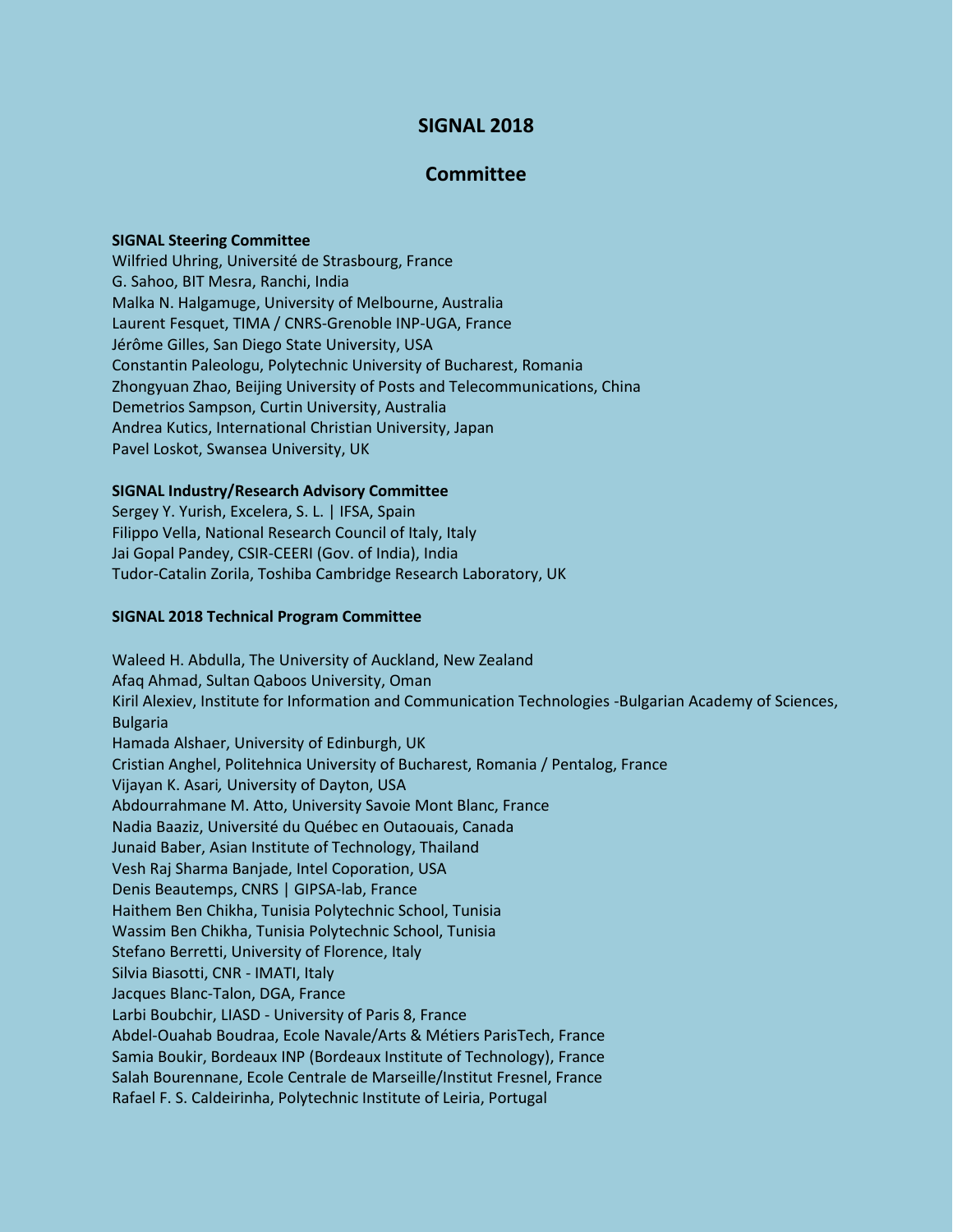George Caridakis, University of the Aegean, Greece Paula M. Castro Castro, Universidade da Coruña, Spain Lotfi Chaari, Toulouse INP | IRIT-ENSEEIHT, France Jonathon Chambers, Newcastle University, UK Chin-Chen Chang, Feng Chia University, Taiwan Jocelyn Chanussot, Université Grenoble Alpes, France Amitava Chatterjee, Jadavpur University, Kolkata, India Doru Florin Chiper, Technical University Gheorghe Asachi of Iasi, Romania Sheli Sinha Chaudhuri, Jadavpur University, India Silviu Ciochina, University Politehnica of Bucharest, Romania Matthew Davies, INESC TEC, Portugal Mariam Dedabrishvili, International Black Sea University, Georgia António Dourado, University of Coimbra, Portugal Konstantinos Drossos, Tampere University of Technology, Finland Manuel Duarte Ortigueira, UNINOVA and DEE, Portugal Hossein Ebrahimnezhad, Sahand University of Technology, Iran Tiago H. Falk, INRS-EMT, Montreal, Canada Laurent Fesquet, TIMA / CNRS-Grenoble INP-UGA, France Subramaniam Ganesan, Oakland University, USA José A. García Naya, University of A Coruña, Spain Jerome Gilles, San Diego State University, USA Rajesh Goel, Global Institute of Management & Emerging Technologies, Amritsar, India Karunesh Kumar Gupta, Birla Institute of Technology & Science**,** Pilani, India Phalguni Gupta, IIT Kanpur, India Malka N. Halgamuge, University of Melbourne, Australia Abderrahim Halimi, Heriot-Watt University, UK Yanzhao Hou, Beijing University of Posts and Telecommunications, China Yanxiang Huang, IMEC International - Leuven, Belgium Ahmed Abdulqader Hussein, Universiti Teknologi Malaysia, Malaysia / University of Technology, Baghdad, Iraq Vassilis N. Ioannidis, University of Minnesota, USA Yuji Iwahori, Chubu University, Japan Michel Jourlin, Jean Monnet University, Saint-Etienne, France Ajay Kakkar, Thapar University, India Li-Wei Kang, National Yunlin University of Science and Technology, Taiwan Sokratis K. Katsikas, Center for Cyber & Information Security | Norwegian University of Science & Technology (NTNU), Norway Wang Ke, Beijing University of Posts and Telecommunications, China Narendra Kohli, Harcourt Butler Technological Institute, India Stefanos Kollias, University of Lincoln, UK Constantine Kotropoulos, Aristotle University of Thessaloniki, Greece Jaroslaw Kozlak, AGH University of Science and Technology, Krakow, Poland Adam Krzyzak, Concordia University, Canada Andrea Kutics, International Christian University, Japan Gauthier Lafruit, Brussels University, Belgium Amir Laribi, Daimler AG, Germany Chunshu Li, Marvell inc., USA Chih-Lung Lin, Hwa-Hsia University of Technology, Taiwan